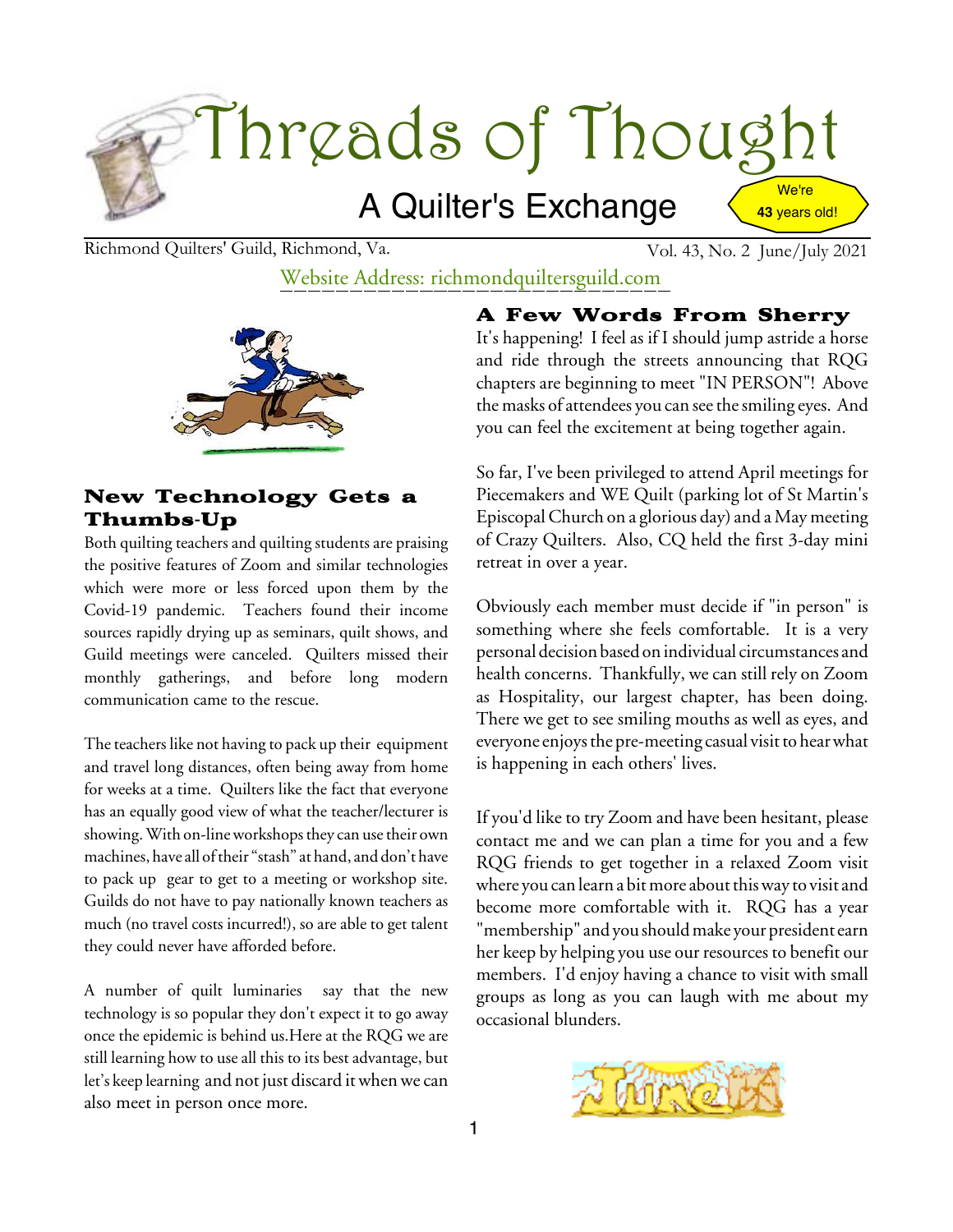### The VQM Wants to Save Our Quilt Stories

In honor of the Va. Quilt Museum's 25th anniversary they are partnering with the Quilt Alliance (QA) in their ongoing Quilters'- Save-Our-Stories project. This is an effort for quilters to interview other quilters to document, preserve, and share our American quilt heritage.. (Editor's note: Several years ago, in connection with another organization I did this, interviewing Midge Elliott of our James River Chapter.)

The Quilt Museum is seeking input on who should be interviewed. If you know a talented quilter who should have their story saved, send to the Museum their name/phone/ email contact information for consideration. They are also seeking persons to conduct these interviews, whether virtually or in person. If you are interested in helping in either way with this anniversary project, contact the Museum at vqmboard@gmail.com.





**PS from the Museum: On their website there is a new virtual tour of items from the 25 years of their collecting quilts. It's fun to watch!**



#### Newsletter Schedule 2021**-**2022 Guild Year

The deadlines for the coming months:

- June/July issue May 10, 2021
- Aug/Sept issue July 12, 2021
- Oct/Nov issue Sept13, 2021
- Dec/Jan issue Nov 8, 2021
- Feb/ March issue Jan 10, 2022

This last is the issue for slates of officers for the coming year in the chapter new if we are back to regular meetings. I love getting photos and news which would be of interest to Guild members, so send them along at any time.

Threads of Thought is published 6 times a year by the Richmond Quilters' Guild. Send news items, inquiries, advertisements and suggestions to the editor, Ann Shibut, at 804 Derby Drive, Richmond, VA 23229 *or* use e-mail: ashibut@comcast.net. Telephone: 741-1374 or cell, 276-591-8546. Newsletter deadline: 2nd Monday of the month. For changes of address please notify your chapter treasurer.

#### **Richmond Quilters' Guild Officers**

| President                   | Sherry Whitford  | 787-566-1928 or sherry.whitford@gmail.com |
|-----------------------------|------------------|-------------------------------------------|
| Vice President Bobbie Stein |                  | 804-364-5544 or bobbiemstein@aol.com      |
| Secretary                   | Ann Shibut       | 804-741-1374 or ashibut@comcast.net       |
| Treasurer                   | Anne Wright      | $804-520-1426$ or anneqlt@aol.com         |
| Prog. Chair                 | Elma Cooper      | 804-320-8773 or elmacooper@gmail.co       |
|                             | Nancy Buckand    | 804-347-7674 or L2Quilt@hotmail.com       |
| Web-master                  | Marina Hernandez | rvaguild@gmail.com                        |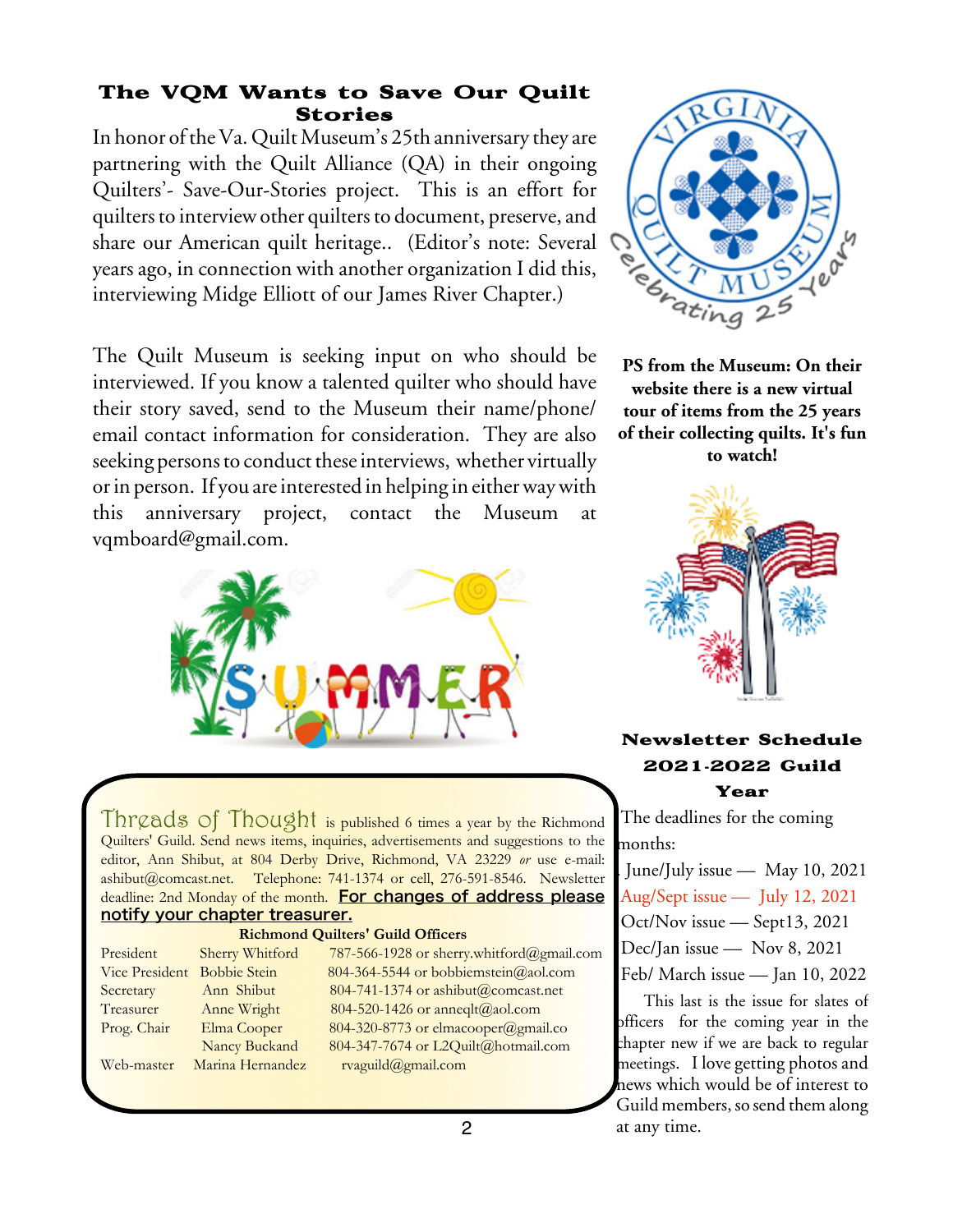# Chapter News

#### James River Heritage

James River is meeting in person once again! Our May meeting had about 19 ladies present, four were visitors that we



hope will become members. By a show of hands all of us had been vaccinated. We had lots of pretty Show n Tell and a little time to catch up socially, our last meeting in person was back in December.

On Wednesday, June 2,  $\mathcal{Q}$  6:30 pm. the program will be "Family Heirlooms, Quilts and their Historical Connections." We are also planning to meet in July this year. Our Sit n Sews on the 3rd Wednesday 10-3ish will hopefully resume this month.

We just received clue 3 of the mystery quilt, if you are participating reveal day is slated for the September meeting.

James River meets on the 1st Wednesday of the month 6:30-8:30pm at Bon Air Christian Church on Buford Rd in the 'small' room. Masks are required in the church. Happy Quilting, *Frances Engesser*

# Hospitality

Hospitality had another successful Zoom meeting in May! Our program was Diane Phillips presenting an excellent trunk show entitled "Nine Patch-The Humble



Workhorse". It was amazing to see the versatile and creative ways the nine patch can be madeinto stunning quilts.

In June, Diane will present "Five Hands Theory of Giving". this program will be about how "tossed out, found, thrifted or donated items can be made in a whole new light." Looking forward to another adventure into creative quilting! Of course we will have the usual July holiday.

Our monthly "Quilt Roundup" continues to garner many quilts for our designated charities. Thank you Hospitality for your continued beautiful work on behalf of others.

HappyQuilting, *Sandy Collins*, President

#### Piecemakers

Piecemakers chapter met on the second Wednesday, April 14th, at the New Bethesda Baptist Church in



Mechanicsville with 33 members in attendance. The family of Geneva Herod donated items to the chapter for a yard sale for the morning which was a good way to re-acquaint our members. We had three new members; Anna Williams, Martha Uzel, and Sue Tillman, and Sherry Whitford, our RQG President, was also in attendance.

Our long time member, Margaret Jenkins, passed away on April 5th, and each of us will be making a strip quilt to be given in her memory to the Henrico Rehabilitation Center by December meeting.

Alice Sandridge requested for the May challenge a lap quilt provided by Lori Coia and Maywood Studios pattern of "Cute As A Button" Heart quilt with the heart be either in pink, purple, or red fabric. These will be given to the Hanover Assisted Living Center for Mother's day.

The May meeting had a program presented by Ann Shibut, of the Hospitality chapter and our newsletter chair, on "How to Quilt on a domestic sewing machine."

*Alice Sandridge*, Program Chair

# Crazy Quilters

No news from these ladies this issue.

# Bits and Pieces

No news from here either..



# WE Quilt

No news received from this group either, although I have heard that they have a new meeting site. (See Sherry's item on page 1)